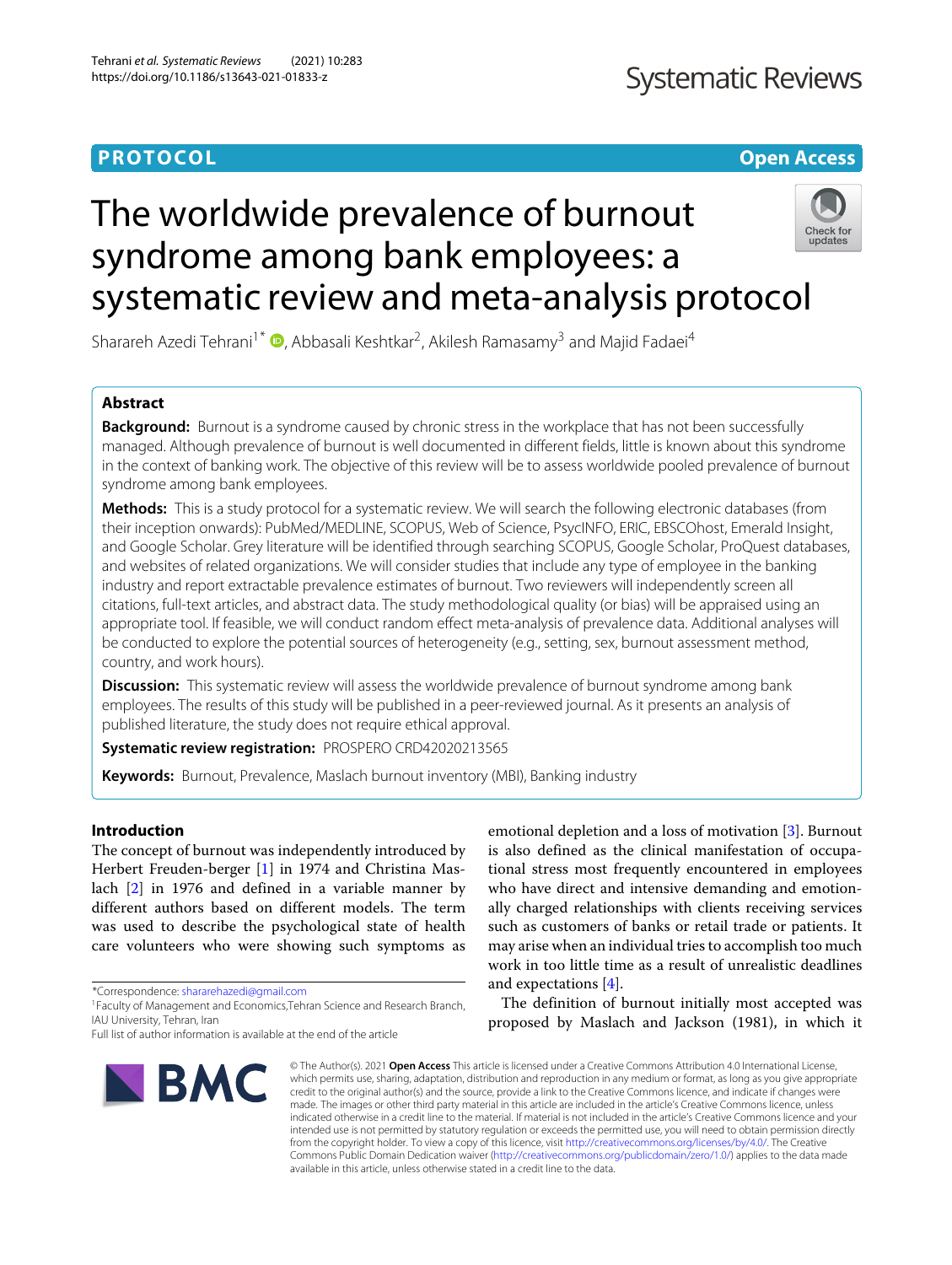was understood to be a syndrome characterized by emotional exhaustion, depersonalization, and low professional achievement, which frequently occurs among individuals who work in close contact with other people. Emotional exhaustion (EE) refers to the employee's feeling of mental fatigue that makes him/ her lack the energy to invest and dedicate to his/ her work. Depersonalization (DP) includes the person's negative behavior towards colleagues and customers, creation of impersonal relationships, and withdrawal, and reduced sense of personal accomplishment (PA) is the reduction of the employee's efficiency, productivity, and self-efficacy and is likely to result to his/ her resignation [\[5\]](#page-5-4).

Banking sector is one of the sectors in which most intense stress, interpersonal relationships, and workload are experienced. Indeed, Banking is a business activity of accepting and safeguarding money owned by other individuals and entities, and then lending out this money in order to earn a profit [\[6\]](#page-5-5). Each domain of work in banking involves contact with the public in some manner and also associated with financial responsibilities. These activities may directly or indirectly contribute to burnout syndrome among the bank employees.

Statista (2014) reported that the prevalence of burnout experienced by bankers was found to range from 19% to 54% in the Middle East. Job burnout may be the outcome of a combination of individual risk factors and organizational stressors. More specifically, it is considered a negative side effect of the interaction between the individual and his work environment [\[7\]](#page-5-6).

So, it is necessary to consider the change in the structure of banking activity, which since the 1990s has ceased to be based on bureaucratic tasks and has started requiring that workers meet commercial, profitability, and new customer goals, thus creating increasing anxiety and competitiveness among peers [\[8\]](#page-5-7).

During the last two decades, most systematic reviews and meta-analyses on burnout syndrome have been published based on observational studies within the professional categories investigated, such as doctors, teachers, and nurses. Nonetheless, in the context of banking work, data on prevalence of burnout syndrome and comorbidity with other psychiatric disorders are still uncertain and no systematic review or meta-analysis was identified about burnout syndrome among bank employees.

To the best of the researchers' knowledge, only one literature review has been conducted to date on the burnout syndrome in bank employees [\[8\]](#page-5-7) aimed to investigate the prevalence of burnout syndrome and related factors in bank employees. Fourteen observational studies were identified in this review and findings were grouped into the socio-demographic, personal, organizational, and labor variables related to burnout. Working hours and direct contact with customers were important factors

identified in this review. The authors also recommended further studies to enable better understanding of burnout.

The purpose of this systematic review is to synthesize the research published in this field since publication of Maslach Burnout Inventory and to estimate the worldwide pooled prevalence of burnout syndrome in the banking industry using a random effects model due to considerable heterogeneity expected in the data and the multidimensional nature of the condition. This review will identify the knowledge gaps in the literature and provide suggestions for future studies.

#### **Review questions**

The main research question of this review is as follows: What is the worldwide pooled prevalence of burnout syndrome (as defined by MBI [\[9\]](#page-5-8)) among bank employees? The review also has the following subquestions: (i) What are the characteristics of burnout syndrome among bank employees? (ii) What are the different methods used to assess burnout among bank employees worldwide? (iii) What are the pooled estimates of levels of burnout in the three dimensions of EE, DP, and PA of MBI among bank employees? (iv) What are the common stressors of burnout syndrome among bank employees? (v) What are the important demographic and other factors associated with burnout syndrome? (vi) What are the potential sources of heterogeneity among the studies reporting on burnout?

# **Methods**

The present protocol has been registered within the PROSPERO database (registration number CRD42020213565) and is being reported in accordance with the reporting guidance provided in the Preferred Reporting Items for Systematic Reviews and Meta-Analyses Protocols (PRISMA-P) statement [\[10\]](#page-5-9) (see checklist in Additional file [1\)](#page-4-0). The planned review will be conducted according to the Joanna Briggs Institute (JBI) methodology for systematic reviews of prevalence and incidence [\[11\]](#page-5-10) and will be reported according to the Preferred Reporting Items for Systematic review and Meta-Analysis (PRISMA) 2020 statement [\[12\]](#page-5-11).

# **Inclusion criteria**

# **Type of participants**

This review will consider studies, conducted worldwide, that include any type of employee in the banking industry. Bank employee means any person in any organizational level who (i) is employed by the bank at the time employee's employment with the bank ends, (ii) was employed by the bank during the last year of employee's employment with the bank (or during employee's employment if employed less than a year), or (iii) is employed by the bank during the restricted period. If a study reported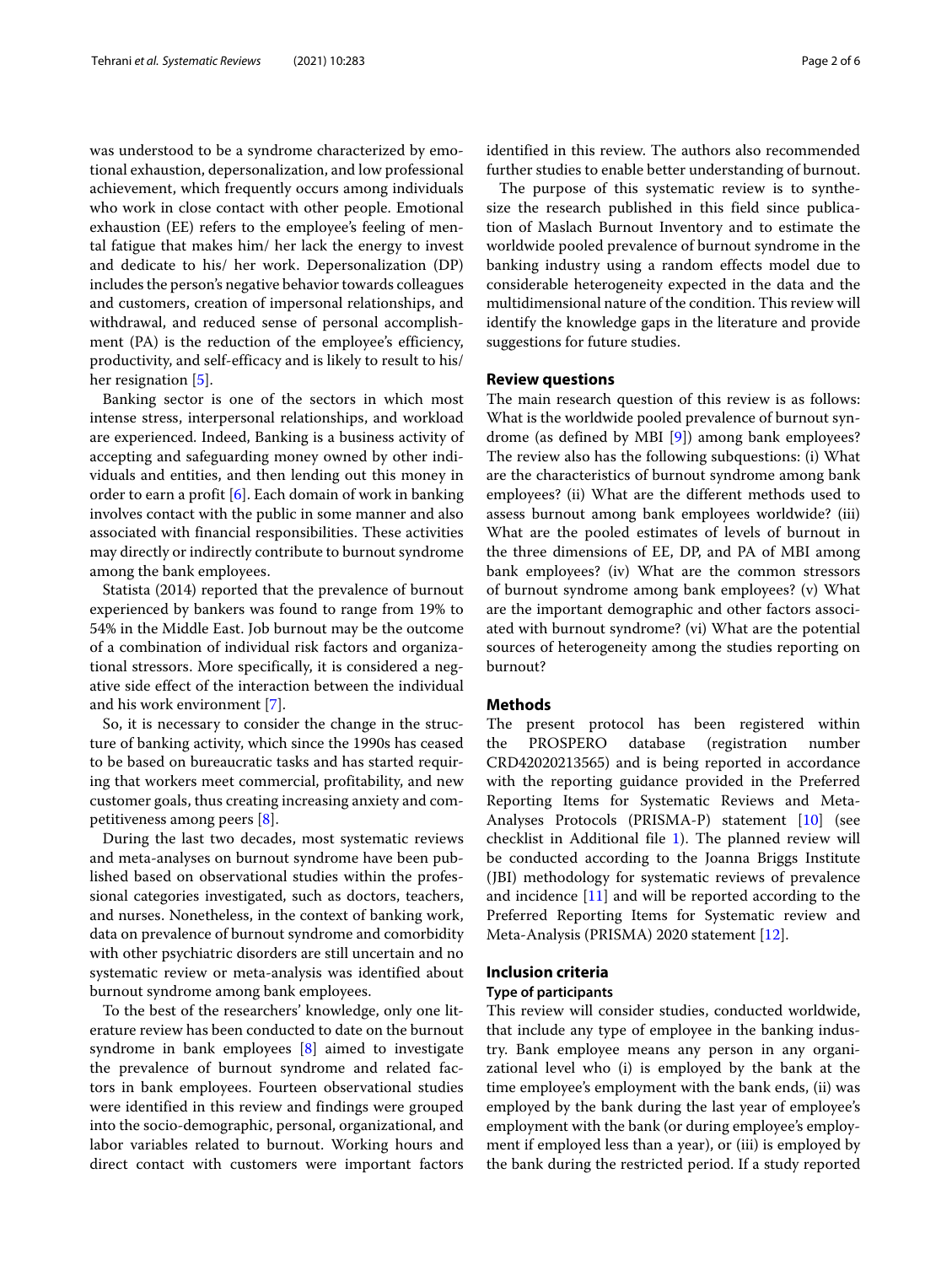multiple domains and includes clearly reported data on banking employees as a subgroup, it will be included.

# **Phenomena of interest**

This review will consider studies reporting on the point prevalence of burnout measured by any burnout scale. For the purpose of this review, burnout syndrome will be defined based on MBI scale [\[9\]](#page-5-8). Burnout was defined by one abnormal score in one or more of the 3 dimensions of the MBI scale (EE, DP, or PA). Severe burnout was defined by the association of high scores of EE and DP and low score of PA. High EE was defined by an EE score  $\geq$  27. High DP is defined by a score higher than 10. Low PA was defined by a score lower than 33 [\[9\]](#page-5-8).Quantitative synthesis of prevalence will be done only with studies using MBI. The data related to other Burnout inventories will be summarized and reported separately where available.

# **Context**

This review will include only studies conducted in the context of the banking sector.

# **Type of studies**

Any observational study designs including prospective and retrospective cohort studies and cross-sectional studies reporting extractable prevalence estimates of burnout will be included. Studies have to specifically provide a burnout prevalence estimate in bank employees only or the prevalence has to be deducible based on the presented data. Studies do not have to consider burnout the primary outcome of interest for inclusion in this review.

### **Date of publication**

All the studies published from 01 January 1982, to whose results the researchers have gained access, will be considered for inclusion in this review. The search will be repeated and updated at each stage of the review to keep it current up to 6 months prior to publication. MBI was published in 1981 and is the key source for definition of burnout syndrome as per this review and so only studies published after 1982 are included for this review. If full text is not accessible or retrievable, through any means, it will be excluded.

# **Language of publication**

There will be no language limitations in this systematic review and meta-analysis. The studies that reach the selection stage after screening (based on their title and abstract) and meet the necessary final-stage inclusion criteria and have their full text available and have been written in a language other than English will be translated by Google Translate and rechecked by official translators and then assessed for the final selection.

#### **Sampling method and sample size**

The use of probability sampling is a basic requirement in prevalence studies and comes in a variety of forms from simple to complex  $[13]$ . Sampling should have been conducted by a random method (simple random sampling, systematic random sampling, stratified random sampling and cluster random sampling or a combination of them). The preliminary studies that have used a non-random sampling method (quota sampling, convenient sampling, purposive sampling, self-selection sampling and snowball sampling) or public calls will be also included in this systematic review. The minimum acceptable sample size for the preliminary studies is 30.

# **Information sources and search strategy**

To achieve the most inclusive search, the search strategy will be based on two components (outcome and population) and include both commercial and non-commercial databases including grey literature. To find keywords related to outcome component, thesaurus systems, including MeSH, the free text method, and the views of experts will be used. Further keywords will be searched using published systematic reviews and peer-reviewed literature. Then, the peer review of search strategy (based on PRISMA-S) [\[14\]](#page-5-13), including all related keywords and index terms, will be used to identify errors, missing keywords or subject headings, and other issues within the search strategy in consultation with a research librarian.

Also, a pilot search strategy will be developed based on SCOPUS and PubMed sources to ensure sufficient specificity and sensitivity. The final search strategy will be adapted for each included electronic database using Polyglot Search Translator (PST) [\[15\]](#page-5-14) and Systematic Review Accelerator (SRA) [\[16\]](#page-5-15), based at the Bond University Institute for Evidence-Based Healthcare.

The search will be updated every 3 months between last search date and current date, throughout the screening, data extraction, and data analysis. In order to reduce the number of duplicates within the results prior to screening, Systematic Review Assistant-Deduplication Module (SRA-DM) [\[17\]](#page-5-16) in SRA platform will be employed.

Reference lists of all relevant and selected publications will be searched for additional studies that may have not been obtained. The draft search strategy for SCOPUS is provided in additional file [2.](#page-4-1)

# **Electronic database search**

To achieve the study objectives, searches will be carried out in the following electronic databases: Scopus, Google Scholar, PubMed/MEDILINE, psycINFO (EBSCOhost), Science Citation Index Expanded (SCI-Expanded) –1900-present (WoS), Social Sciences Citation Index (SSCI) (WoS), Emerging Sources Citation Index (ESCI) (WoS), ERIC (EBSCOhost), and Emerald Insight,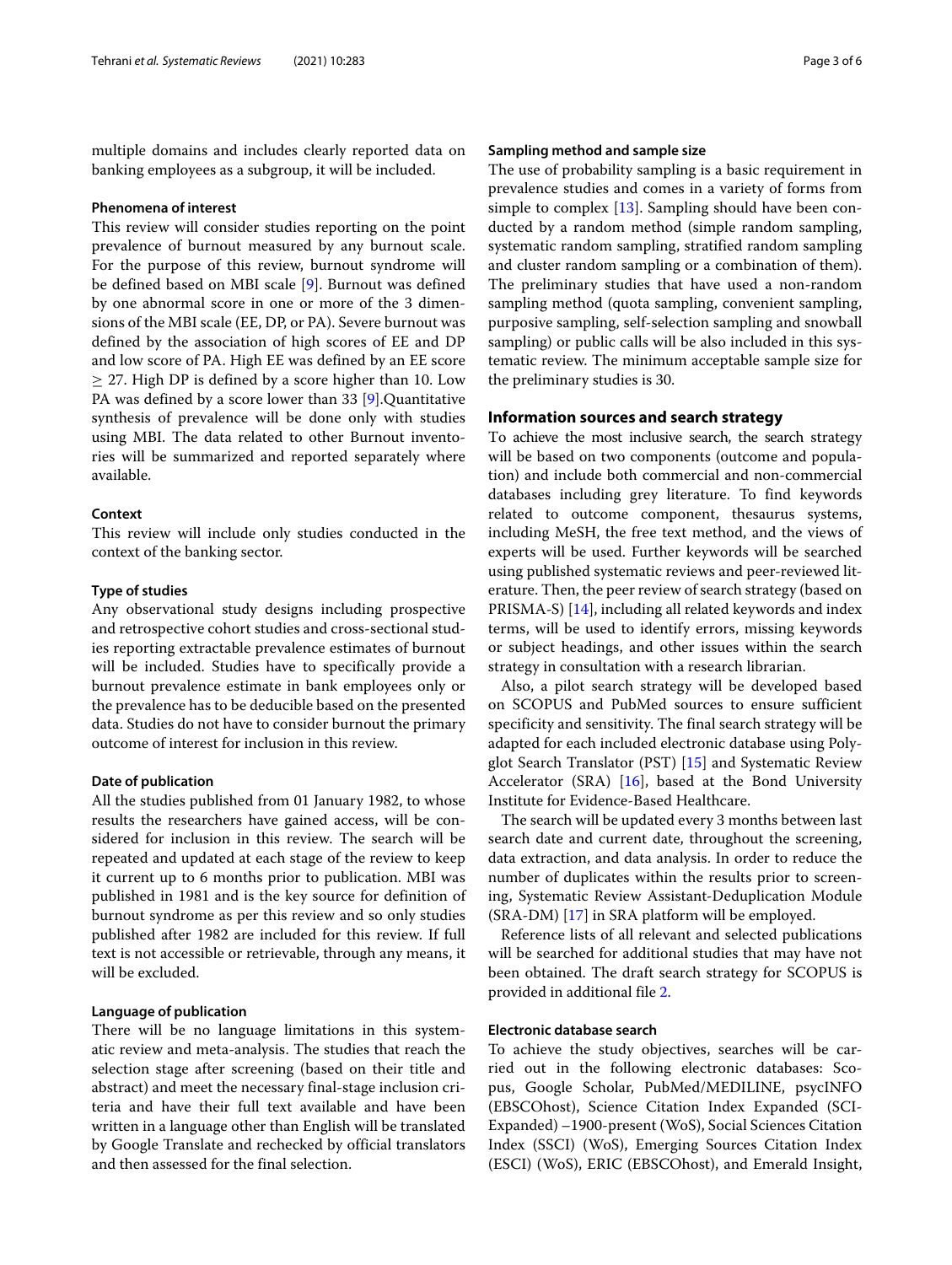without language restriction for studies on the prevalence of symptoms of burnout in bank employees (i.e., excluding non-banking jobs).

### **Grey literature**

Furthermore, relevant grey literature (e.g., thesis or dissertations and conference papers) will be included by searching in the electronic databases of ProQuest Dissertation and Theses Global (ProQuest), Scopus, and Google Scholar search engine.

# **Others**

Further search will be made in documents and white papers published by the World Bank, International Labour Organization (ILO), and World Health organization (WHO) for relevant data on burnout syndrome among bank employees and relevant data will be included in the review.

#### **Contacting the experts**

When contacting experts, they will be asked to send any relevant theses or to introduce conferences related to the subject of this systematic review (in addition to the search conducted in the databases).

#### **Study screening and selection**

All studies identified from the literature search will be uploaded into Mendeley. Also, in order to aid the screening and selection process, HubMeta (hubmeta.com), a recent web-based data entry system, will be employed. In the screening stage, title and abstract of each study is assessed by at least two reviewers independently based on a checklist prepared according to the inclusion and exclusion criteria. To be eligible for inclusion in the review, studies need to meet all of the related criteria. When eligibility is unclear, the study will be provisionally included for the full-text review stage to assess eligibility. Then, in the selection stage, at least two of the reviewers will independently review the full text of the studies obtained in the screening stage and determine eligible studies for inclusion to the next stage.

Any disagreement in the above two stages will be resolved by discussion, and if the disagreement is not resolved, the opinion of a third expert will be involved to achieve consensus.

# **Assessment of methodological quality**

Studies selected for retrieval will be assessed by at least two independent reviewers for methodological validity before inclusion in the review using standardized critical appraisal instruments from the Joanna Briggs Institute – Critical Appraisal Checklist for Studies Reporting Prevalence Data [\[18\]](#page-5-17). Any disagreements that will arise between the reviewers will be resolved through discussion, and if the disagreement is not resolved, a third reviewer will be involved to achieve consensus.

# **Data extraction**

Data will be extracted from studies included in the review independently by the two reviewers, using an adapted version of the JBI extraction form for prevalence studies  $[11]$ .

The data extraction form will be piloted by at least two of the reviewers on a sample of included studies independently. After due consensus is achieved, the data extraction form will be finalized for data extraction. If, during the data extraction stage, further information is identified which may need extraction and not available in the form, the data form will be updated to include this field after due discussion and consensus of all reviewers. Each of these steps will be recorded in sufficient detail to keep an audit trail.

The data extracted will include specific details about the populations, outcomes, and other characteristics including the following: (i) general information: reviewer ID, revision date, study date, title, author(s), journal, year of publication; (ii) study characteristics: study design, main/secondary objectives, funding of study, population study (total population, specific group population or other), setting/context, sampling method, sample size, country of study, continent, position of employee, type of age data (mean, median...), sex (male, female, both), number/percentage of men/women, method of data analysis; and outcome information: outcome measure (absolute numbers, point prevalence or periodic prevalence),measure of the prevalence (crude or adjusted measure), outcome subvariables, Burnout inventory, prevalence n/N (%), number of burnout cases, EE proportion, DP proportion, LPA proportion, proportion of bank employees with burnout based on position, overall effect, factors associated, findings consistency, summary of findings, all objectives reported, effect direction, mitigation solution, and conflicts of interest.

Any disagreements that arise between the reviewers at piloting or where the reviewer is uncertain on particular study details to extract will be resolved through discussion or with a third reviewer. If required, the authors of the papers will be contacted to request missing or additional data.

#### **Data synthesis**

The intention of this review is to perform a meta-analysis. Therefore, the reliability of pooled quantitative summary estimates will be judged to ensure that conducting a metaanalysis is possible in this study. Prevalence data extracted from the included studies will, where possible (e.g., studies using uniform case definitions, the same measures of out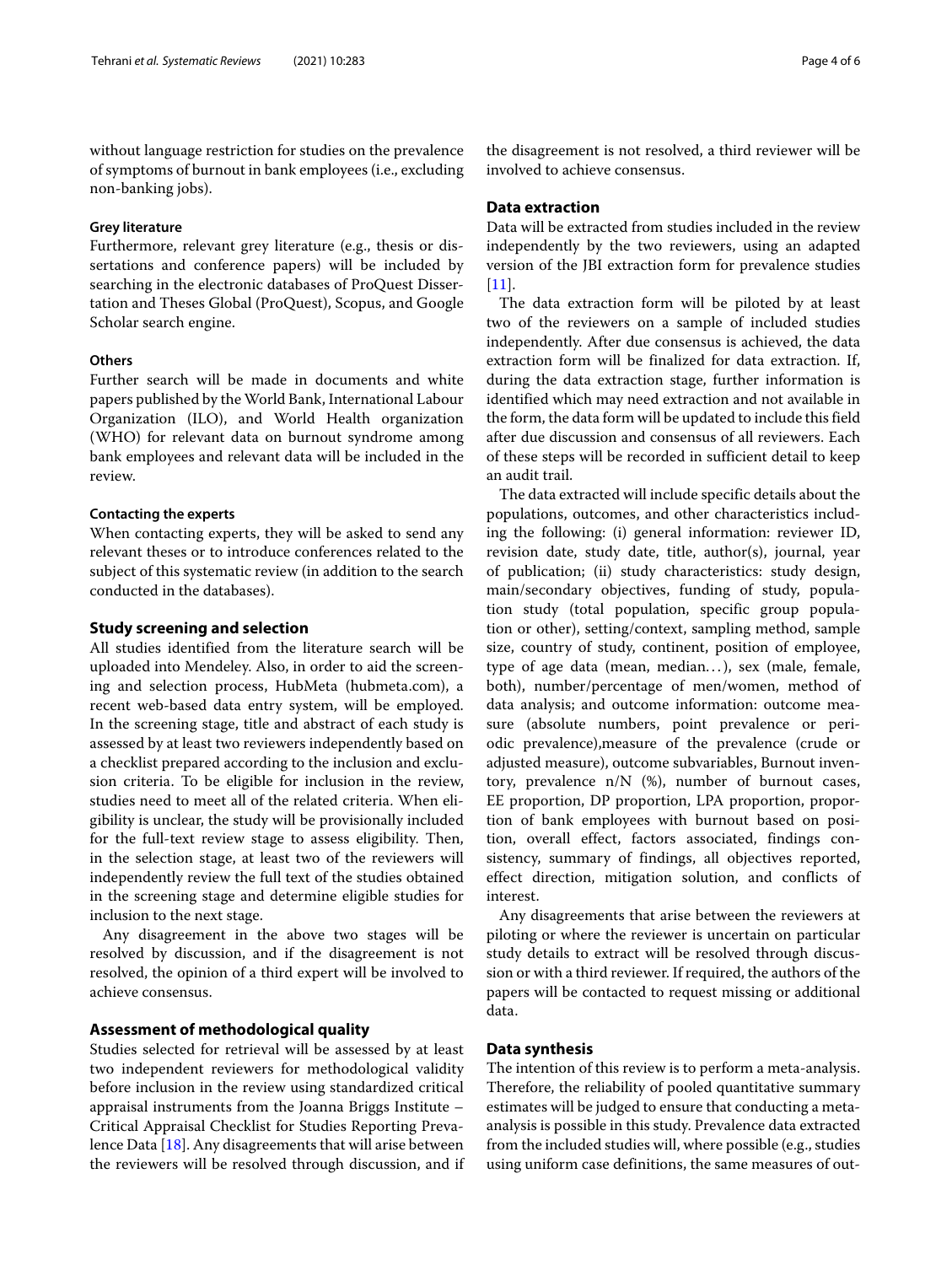come, context and approaches), be pooled in a statistical meta-analysis using related software.

Prevalence data will be pooled using random-effect model and presented as numbers and proportions. The prevalence of burnout and 95% confidence interval (CI) will be calculated using the Binomial Exact Method.

When pooling proportions for meta-analysis, a transformation of the data will be required. Logit or Freeman-Tukey double arcsine transformation of the prevalence will be applied. Prevalence estimates will be transformed to logits to improve their statistical properties.

The final pooled logit will be back transformed, resulting in pooled prevalence and 95% confidence intervals [\[11,](#page-5-10) [19\]](#page-5-18).

Heterogeneity will be statistically assessed using the standard  $X^2$  test, Tau-squared, and *I*-squared tests.

The following references will be used as the bases for determining the degree of heterogeneity.

- 1. Heterogeneity values of 0–40% will be taken as "perhaps not important"
- 2. Heterogeneity values of 30–60% as "moderate heterogeneity"
- 3. Heterogeneity values of 50–90% as "substantial heterogeneity"

Heterogeneity values of 75—100% will be taken as "considerable heterogeneity." The level of statistical significance will be set at  $p<0.1$  for the *Q*-test [\[20\]](#page-5-19). The importance of the observed value of  $I^2$  depends on (i) magnitude and direction of effects and (ii) strength of evidence for heterogeneity (e.g., *P* value from the chi-squared test and a confidence interval for  $I^2$ ) [\[21\]](#page-5-20).

However, when statistical pooling is not possible, because of considerable heterogeneity of the reported measures, the forest plot of the multiple studies will be presented; this is useful for displaying how prevalence estimates vary between studies. In addition, data will be presented in narrative form including tables and figures to aid in data presentation wherever appropriate  $[11, 19]$  $[11, 19]$  $[11, 19]$ .

The potential sources of heterogeneity will be investigated by arranging groups of studies according to potentially relevant characteristics into subgroups and metaregression analyses will be conducted to assess the factors. In addition, a thematic assessment of all factors in consultation with subject experts will be done to further probe into causes of heterogeneity. In order to deal with publication bias, the first strategy is to perform the most inclusive search in the search stage of the study.

Also, funnel plots will be used to assess potential reporting bias and non-significant study effect. Begg's test and Egger's test will also be performed, and significant results (*p*<0.1) shall suggest a publication bias, in which case the "trim and fill" method will be used.

Sensitivity analyses will be performed to explore the impact of individual studies on the overall calculated prevalence estimates. This will be performed by investigating whether dropping or adding primary studies with (say) slightly non-standard burnout definitions will make a difference.

In the case of missing data in the final included studies, attempts will be made to access the authors' contact data and complete the missing data by corresponding with them. The lack of access to sufficient data (after sending three emails) shall necessarily mean the elimination of that study from the data synthesis process.

If data is available, meta-analyses will be performed on subgroups of studies reporting emotional exhaustion, depersonalization, personal accomplishment, and overall burnout. Analyses will be stratified by work setting, sex, burnout assessment method, country (geographical area of the study), and work hours (whenever available). The analyses will be performed with STATA (version 14.2) or R (version 4.0.2) using appropriate packages.

# **Discussion**

The main goal of this review is to assess worldwide pooled prevalence of burnout syndrome among bank employees. Indeed, this study will highlight the proportion along with common stressors of burnout syndrome among bank employees. According to the final result of this study, health experts including policy makers and occupational health and safety specialists in banking sector will be able to prioritize policies and conduct awareness programs to improve bank employees' health. The review results will help researchers, bank managers, and experts to make better decisions in order to reduce the level of burnout among bank employees and improve job performance. The results of the review will be published in peerreviewed publications and presented to professional conferences in the form of oral or poster presentations. Any amendments made to this protocol during the conduct of the study will be described and reported in the final manuscript.

# **Supplementary Information**

The online version contains supplementary material available at [https://doi.org/10.1186/s13643-021-01833-z.](https://doi.org/10.1186/s13643-021-01833-z)

<span id="page-4-0"></span>**Additional file 1:** PRISMA-P (Preferred Reporting Items for Systematic review and Meta-Analysis Protocols) 2015 checklist: recommended items to address in a systematic review protocol.

<span id="page-4-1"></span>**Additional file 2:** The draft search strategy used in Scopus.

#### **Abbreviations**

MBI: Maslach Burnout Inventory; EE: Emotional exhaustion; DP: Depersonalization; PA: Personal accomplishment; PRISMA: Preferred Reporting Items for Systematic Reviews and Meta-analyses; PRIMA-S: Preferred Reporting Items for Systematic Reviews and Meta-analyses literature search extension; JBI: Joanna Briggs Institute; SRA: Systematic Review Accelerator; PST: Polyglot Search Translator; SRA-DM: Systematic Review Assistant-Deduplication Module.